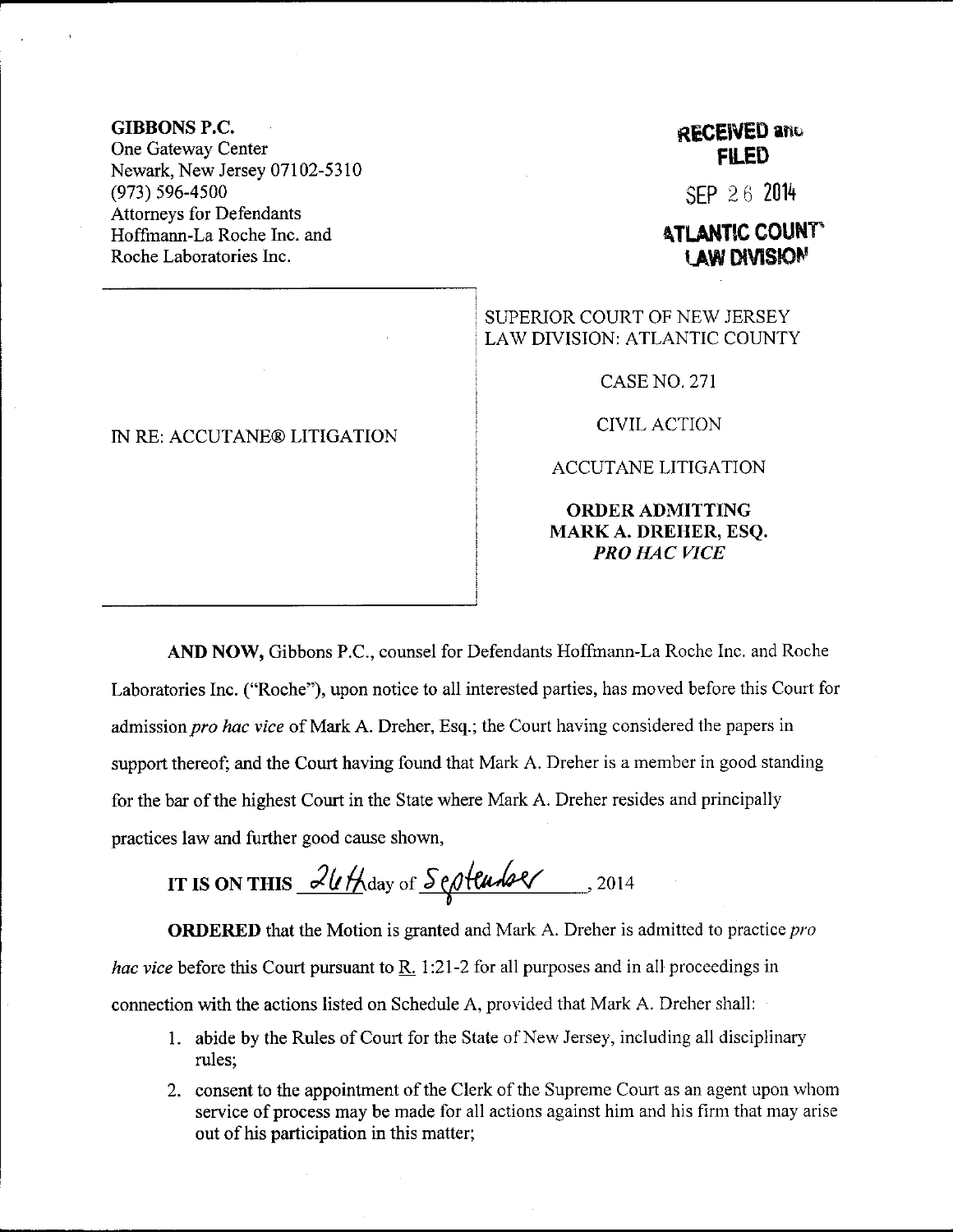- 3. notify the Court immediately of any matter affecting his standing before this Court; and
- 4. have all pleadings and other papers filed in the Court signed by an attorney-at-law of this Court employed by the firm of Gibbons P.C., who shall be responsible for the conduct of Mark A. Dreher; and it is further

**ORDERED** that Mark A. Dreher shall make payment of fees as provided in the New

Jersey Rules of Court, R. 1:28-1(b), 1:28-2 and 1:28B-1(e), within thirty (30) days of the date of

this Order; and it is further

ORDERED that the Clerk of this Court shall forward a copy of this Order to the

Treasurer of the New Jersey Fund for Client Protection; and it is further

ORDERED that copies of this Order shall be served by attorneys for Roche upon all counsel of record within seven (7) days of the receipt thereof.

Non Clat

Honorable Nelson C. Johnson, J.S.C.

[ ] Opposed

[ ] Unopposed